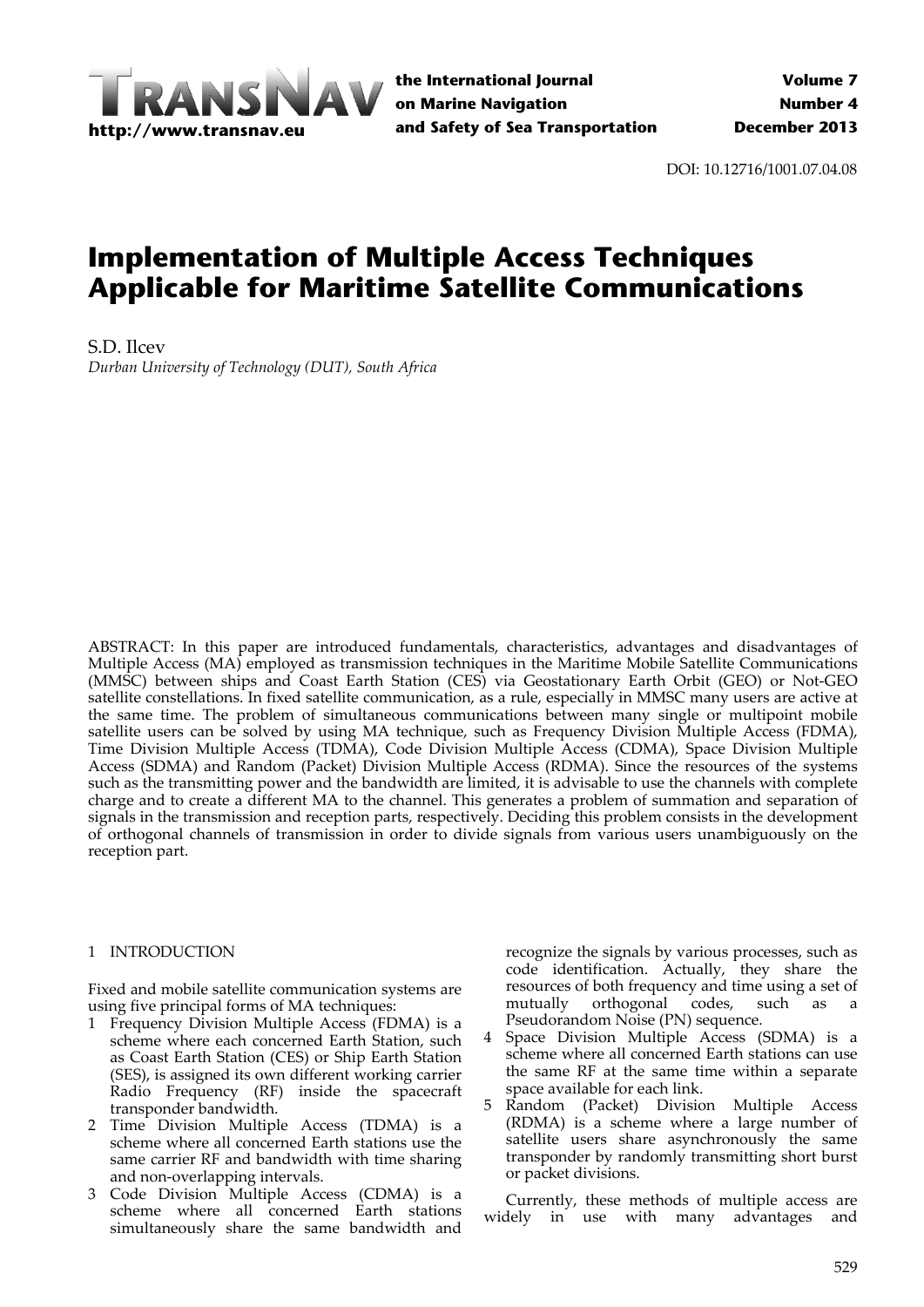disadvantages, together with their combination of<br>hybrid schemes or with other types of hybrid schemes or with other types of modulations. Hence, multiple access technique assignment strategy can be classified into three methods as follows: **(1)** Preassignment or fixed assignment; **(2)** Demand Assignment (DA) and **(3)** Random Access (RA); the bits that make up the code words in some predetermined fashion, such that the effect of an error burst is minimized.

In the preassignment method channel plans are previously determined for chairing the system resources, regardless of traffic fluctuations. This scheme is suitable for communication links with a large amount of traffic between receivers (Rx and transmitters (Tx). Since most SES users in MMSC do not communicate continuously, the preassignment method is wasteful of the satellite resources. In Demand Assignment Multiple Access (DAMA) satellite channels are dynamically assigned to mobile users according to the traffic requirements. Due to high efficiency and system flexibility, DAMA schemes are suited to MSC systems.



Figure 1. Multiple Access Techniques Courtesy of Book: "Global Mobile Satellite Communications" by Ilcev [01]

In RA a large number of mobile users use the satellite resources in bursts, with long inactive intervals. So, to increase the system throughout, several mobile Aloha methods have been proposed. Therefore, the MA techniques permit more than two Earth stations to use the same satellite network for interchanging information. In such a way, several transponders in the satellite payload share the RF bands in use and each transponder will act independently of the others to filter out its own allocated RF and further process that signal for transmission. Thus, this feature allows any maritime CES located in the corresponding coverage area to receive carriers originating from several SES and vice versa and carriers transmitted by one SES can be received by any CES. This enables a transmitting Earth station to group several signals into a single, multi‐destination carrier. Access to a transponder may be limited to single carrier or many carriers may exist simultaneously. The baseband information to be transmitted is impressed on the carrier by the single process of multi‐channel modulation **[01, 02, 03, 04]**.

# 2 FREQUENCY DIVISION MULTIPLE ACCESS (FDMA)

The most common and first employed MA scheme for satellite communication systems is FDMA concept shown in Figure 1. (FDMA), where transmitting signals occupy non‐overlapping RF bands with guard bands between signals to avoid interchannel interference. The bandwidth of a repeater channel is therefore divided into many sub‐bands each assigned

to the carrier transmitted by an SES continuously. In such a way, the channel transmits several carriers simultaneously at a series of different RF bands. Because of interchannel interference, it is necessary to provide guard intervals between each band occupied by a carrier to allow for the imperfections of oscillators and filters. The downlink Rx selects the required carrier in accordance with the appropriate RF. When the satellite  $Tx$  is operating close to its saturation, nonlinear amplification produces amplification intermodulation (IM) products, which may cause interference in the signals of other users. In order to reduce IM, it is necessary to operate the transponder by reducing the total input power according to input back off and that the IF amplifier provides adequate filtering.

Therefore, FDMA allocates a single satellite channel to one mobile user at once. In fact, if the transmission path deteriorates, the controller switches the system to another channel. Although technically simple to implement, FDMA is wasteful of bandwidth because the voice channel is assigned to a single conversation, whether or not somebody is speaking. Moreover, it cannot handle alternate forms of data, only voice transmissions. This system's advantages are that it is simple technique using equipment proven over decades to be reliable and it will remain very commonly in use because of its simplicity and flexibility.

It does have some disadvantages however:

- 1 An FDMA method is the relatively inflexible system and if there are changes in the required capacity, then the RF plan has to change and thus, involve many CES.
- 2 Multiple carriers cause IM in both the SES HPA and in the transponder HPA. Reducing IM requires back off of the HPA power, so it cannot be exploited at full capacity.
- 3 As the number of carriers increase, the IM products between carriers also increase and more HPA back off is needed to optimize the system. The throughput decreases relatively rapidly with the number of transmission carriers, therefore for 25 carriers it is about 40% less than with 1 carrier.
- 4 The FM system can suffer from what is known as a capture effect, where if two received signals are very close in RF but of different strengths, the stronger one tends to suppress the weaker one. For this reason the carrier power has to be controlled carefully.

Thus, with the FDMA technique, the signals from the various users are amplified by the satellite transponder in a given allocated bandwidth at the same time but at different frequencies. Depending on the multiplexing and modulation techniques employed, several transmission hybrid schemes can be considered and in general may be divided into two categories, based on the traffic demands of Earth stations on MCPC and SCPC.

1 **Multiple Channels Per Carrier (MCPC) –** Its main elements are multiplexer, modulator and transmitter using a satellite uplink, when CES multiplexes baseband data is received from a terrestrial network and destined for various SES terminals. Then the multiplexed data are modulated and transmitted to the allocated RF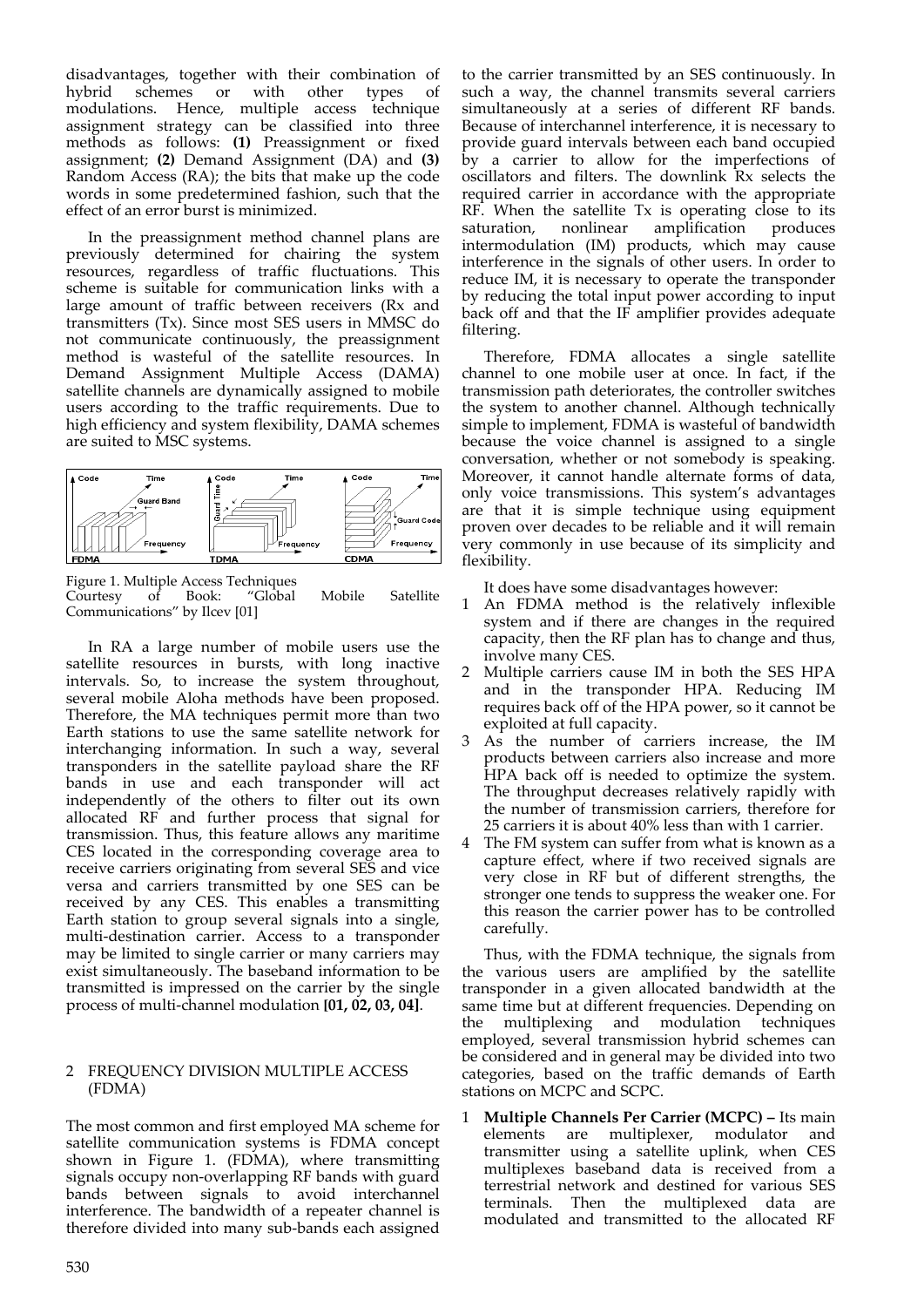segment, when the bandwidth of the transponder is shared among several SES units, each with different traffic requirements. The transponder bandwidth is divided into several fixed segments, with several time frequency divisions allocated to these SES units and between each band segment is a guard band, which reduces the bandwidth utilization efficiency and the loss is directly related to the number of accessing SES in the network, see **Figure 1 (FDMA).** Depending on the number of receiving SES units, a total number of carriers will pass through the satellite transponder. The signals received from different SES units extract the carrier containing traffic addressed to CES by using an appropriate RF filter, demodulator, baseband filter and demultiplexer. The output of the demodulator consists in multiplexed telephone channels, a baseband filter is used to filter out the desired baseband frequency and a demultiplexer retrieves individual telephone channels and feeds them into the terrestrial network for onward transmission. Each baseband filter of LES receive stations in this scheme corresponds to a specific one in the LES transmitting station.

2 **Single Channel Per Carrier (SCPC) –** For certain applications, such as the provision of MMSC service to remote areas or individual SES, traffic requirements are low. In reality, assigning multiple channels to each SES is wasteful of bandwidth because most channels remain unutilized for a significant part of the day. For this type of application the SCPC type of FDMA is used. In the SCPC system each carrier is modulated by only one voice or by low to medium bit rate data channel. Some old analog systems use Companded FM but most new systems are digital PSK modulated. In the SCPC scheme, each carrier transmits a single carrier. The assignment of transponder channels to each SES may be fixed Pre‐Assigned Multiple Access (PAMA), about 5 to 10 channels, or variable Demand-Assigned Multiple Access (DAMA), when a pool of frequency is shared by many SES terminals. When necessary, each SES requests a channel from RF management of the Network Control Station (NCS), which may always attempt to choose the best available channel or a lower quality channel until an unoccupied channel has been found. The SCPS solution requires an Automatic Frequency Control (AFC) pilot to maintain the spectrum centering on a channel‐by‐channel basis. This is usually achieved by transmitting a pilot tone in the centre of the transponder bandwidth. It is transmitted by designated reference CES and all the SES units use this reference to correct their transmission frequency. A receiving station uses the pilot tone to produce a local AFC system, which is able to control the frequency of the individual carriers by controlling the frequency of the Local Oscillator (LO). This scheme is costeffective for networks consisting in a significant number of Earth stations, each needing to be equipped with a small number of channels. Using this scheme, Inmarsat system of A, B, C, M, Fleet 33/55/77 and FleetBroadband standards can simply provide a higher usage of channels and can utilize demand‐assignment equipment.

There are few hybrids of multiplexed FDMA combined with SCPS, PSK, TDM and TDMA techniques:

- **SCPC/FM/FDMA** The baseband signals from the network or users each modulate a carrier directly, in either analog or digital form according to the nature of SCPC signal in question. Each carrier accesses the satellite on its particular frequency at the same time as other carriers on the different frequencies from the same or other station terminals. Information routing is thus, performed according to the principle of one carrier per link utilizing analog transmission with FM for SES telephone channels. For calculation of channel capacity of this scheme it is necessary to ensure that the noise level does not exceed specified defined values.
- 2 **SCPC/PSK/FDMA –** Each voice or data channel is modulated onto its own RF carrier using this scheme. The only multiplexing occurs in the transponder bandwidth, where frequency division produces individual channels within the bandwidth. Various types of this multiplex scheme are used in channels of the Inmarsat standard‐B SES. In this case, the satellite transponder carrier frequencies may be PAMA or DAMA. For PAMA carriers the RF is assigned to a channel unit and the PSK modem requires a fixed‐frequency LO input. For DAMA, the channels may be connected according to the availability of particular carrier frequencies within the transponder RF bandwidth. For this arrangement, the SCPC channel frequency requirement is produced by a frequency synthesizer. The forward link assigned by TDM in shore-to-ship direction uses the SCPC/DA/FDMA solution for Inmarsat standard‐B voice/data transmission. This standard in the return link for channel request employs Aloha O‐QPSK and for low speed data/telex uses the TDMA scheme in ship‐to‐shore direction. The Inmarsat‐Aero in forward ground‐to‐aircraft direction uses packet mode TDM for network broadcasting, signaling and data and the circuit mode of SCPS/DA/FDMA with distribution channel management for service communication links. Thus, the request for channel assignment, signaling and data in the return aircraft‐to‐ground direction the Slotted Aloha BPSK  $(1/2 - FES)$  of 600 b/s is employed and consequently, the TDMA scheme is reserved for data messages.
- 3 **TDM/FDMA –** This arrangement allows the use of TDM groups to be assembled at the satellite in FDMA, while the PSK is used as a modulation process at the Earth station. Systems such as this are compatible with FDM/FDMA carriers sharing the same transponders and the terminal requirements are simple and easily incorporated. The Inmarsat standard‐B system for telex low speed data uses this scheme in the shore‐to‐ship direction only and in the ship‐to‐shore direction uses TDMA/FDMA. The CES TDM and SES TDMA carrier frequencies are pre‐allocated by Inmarsat. Each CES is allocated at least one forward CES TDM carrier frequency and a return SES TDMA frequency. So, additional allocations can be made depending on the traffic requirements. The channel unit associated with the CES TDM channel for transmission consists in a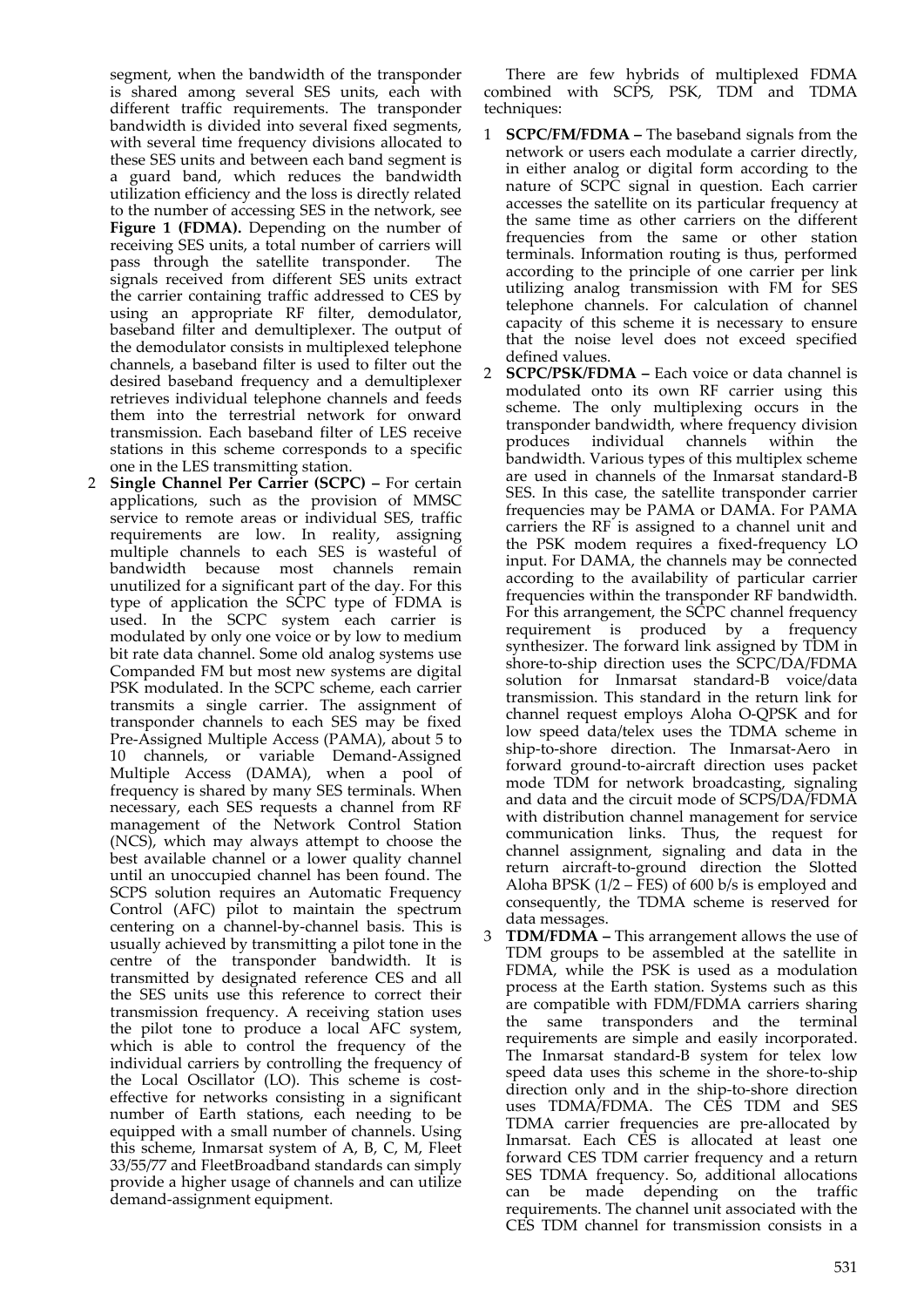multiplexer, different encoder, frame transmission synchronizer and modulator. So at the SES, the receive path of the channel has the corresponding functions to the transmitted end. The CES TDM channels use BPSK with differential coding, which is used for phase ambiguity resolution at the receive end.

4 **TDMA/FDMA –** As is known, the TDMA signals could occupy the complete transponder bandwidth. In fact, a better variation of this is where the TDMA signals are transmitted as a subband of transponder bandwidth, the remainder of<br>which being available for example for available for example SCPC/FDMA signals. Thus, the use of a narrowband TDMA arrangement is well suited for a system requiring only a few channels and has the all advantages of satellite digital transmission but can suffer from intermodulation with the adjacent FDMA satellite channels. Accordingly, the practical example of this multiple schemes is the Tlx (Telex) service of the Inmarsat Standard‐B system in ship‐to‐shore direction, which, depending on the transmission traffic, offers a flexible allocation of capacity for satellite communication and signaling slots **[01, 03, 05, 06]**.

# 3 TIME DIVISION MULTIPLE ACCESS (TDMA)

The TDMA application is a digital MA technique that permits individual Earth station transmissions to be received by the satellite in separate, non‐overlapping time slots, called bursts, which contain buffered information. The satellite receives these bursts sequentially, without overlapping interference and is then able to retransmit them to the SES terminal. Synchronization is necessary and is achieved using a reference station from which burst position and timing information can be used as a reference by all other stations. Each SES must determine the satellite system time and range so that the transmitted signal bursts, typically QPSK modulated, are timed to arrive at the satellite in the proper time slots. The offset QPSK modulation is used by Inmarsat‐B SES. So as to ensure the timing of the bursts from multiple SES, TDMA systems use a frame structure arrangement to support Tlx in the ship-to-shore direction. Therefore, a reference burst is transmitted periodically by a reference station to indicate the start of each frame to control the transmission timing of all data bursts. A second reference burst may also follow the first in order to provide a means of redundancy. In the proper manner, to improve the imperfect timing of TDMA bursts, several synchronization methods of random access, open‐loop and closed‐loop have been proposed.

In Figure 1 (TDMA) a concept of TDMA is illustrated, where each SES terminal transmits a data burst with a guard time to avoid overlaps. Since only one TDMA burst occupies the full RF bandwidth of the satellite transponder at a time, input back off, which is needed to reduce IM interference in FDMA, is not necessary in TDMA. At any instant in time, the transponder receives and amplifies only a single carrier. Thus, there can be no IM, which permits the satellite amplifier to be operated in full HPA saturation and the transmitter carrier power need not be controlled. Because all SES units transmit and receive at the same frequency, tuning is simplified. This results in a significant increase in channel capacity. Another advantage over FDMA is its flexibility and time‐slot assignments are easier to adjust than RF channel assignments. The transmission rate of TDMA bursts is about 4,800 b/s, while the frame length is about 1.74 seconds and the optimal guard time is approximately 40 msec, using the open‐ loop burst synchronization method.

There are some disadvantages because TDMA is more complex than FDMA:

- 1 Two reference stations are needed and complex computer procedures, for automated synchronizations between SES terminals.
- 2 Peak power and bandwidth of individual SES terminals need to be larger than with FDMA, owing to high burst bit rate.

Accordingly, in the TDMA scheme, the transmission signals from various mobile users are amplified at different times but at the same nominal frequency, being spread by the modulation in a given bandwidth. Depending on the multiplexing techniques employed, two transmission hybrid schemes can be introduced for use in MMSC systems.

1 **TDM/TDMA –** The Inmarsat analog standard‐A uses the TDM/TDMA arrangement for telex transmission. Each SES has at least one TDM carrier and each of the carriers has 20 telex channels of 50 bauds and a signaling channel. Moreover, there is also a common TDM carrier continuously transmitted on the selected idle listening frequency by the NCS for out‐of‐band signaling. The SES remains tuned to the common TDM carrier to receive signaling messages when the ship is idle or engaged in a telephone call. When an SES is involved in a telex forward call it is tuned to the TDM/TDMA frequency pair associated with the corresponding CES to send messages in shore‐to‐ship direction. Telex transmissions in the return ship‐to‐shore direction form a TDMA assembly at the satellite transponder. Each frame of the return TDMA telex carrier has 22 time slots, while each of these slots is paired with a slot on the TDM carrier. The allocation of a pair of time slots to complete the link is received by the SES on receipt of a request for a telex call. Otherwise, the Inmarsat‐A uses for forward signaling a telex mode, while all other MSS Inmarsat standards for forward signaling and assignment channels use the TDM BPSK scheme. The new generation Inmarsat digital standard‐B (inheritor of standard‐A) uses the same modulation TDM/TDMA technique but instead of Aloha BPSK (BCH) at a data rate of 4800 b/s for the return request channel used by Inmarsat‐A, new standard‐B is using Aloha O‐QPSK (1/2 – FEC) at a data rate of 24 Kb/s. This MA technique is also useful for the Inmarsat standard‐C terminal for maritime, land and aeronautical applications. In this case, the forward signaling and sending of messages in ground‐to‐mobile direction use a fixed assigned TDM carrier. The return signaling channel uses hybrid, slotted Aloha BPSK (1/2 FEC) with a provision for receiving some capacity and the return message channels in the mobile‐to‐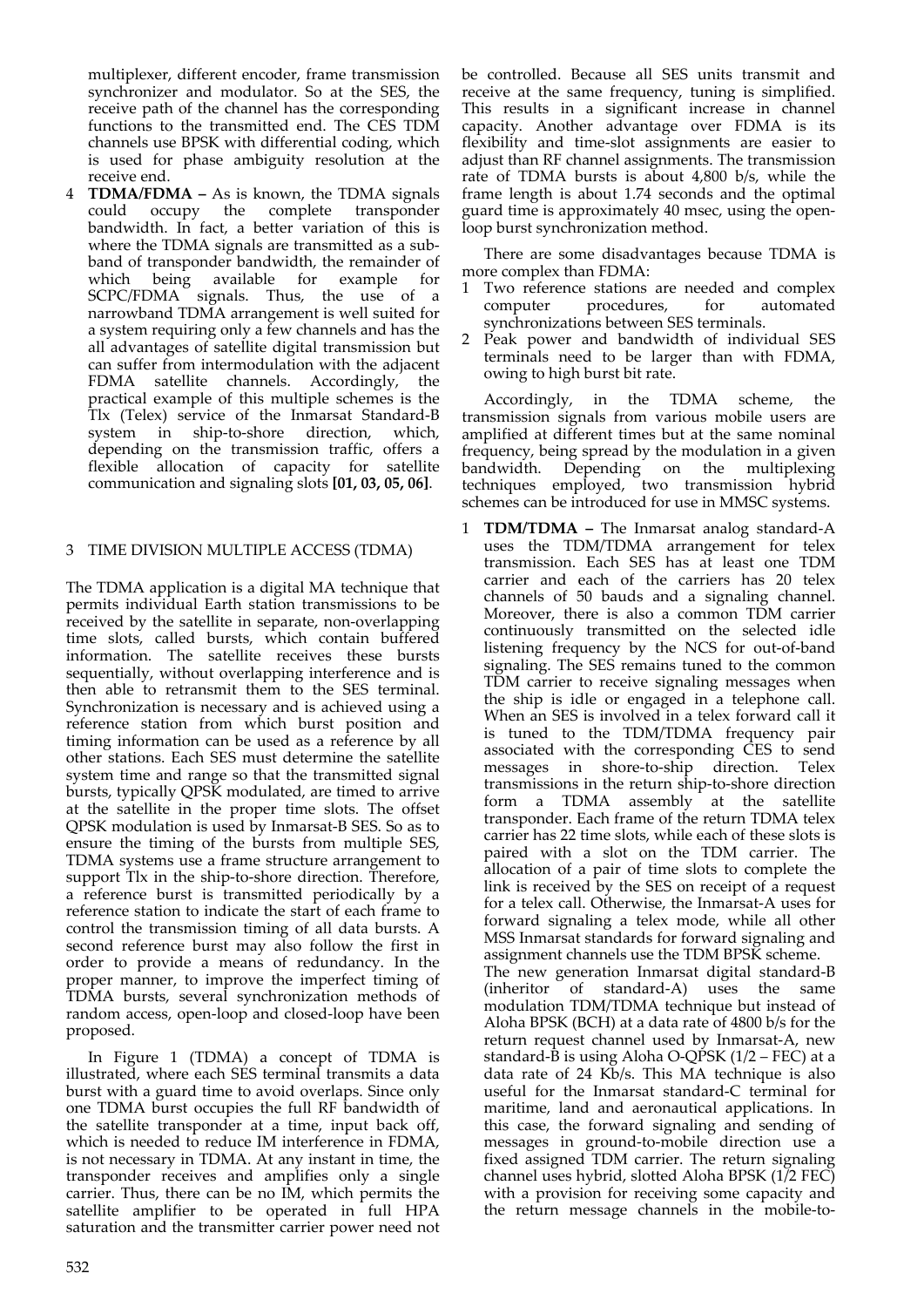ground direction are modulated by the TDMA system at a data rate of 600 b/s.

2 **FDMA/TDMA –** The Iridium mobile system employs a hybrid FDMA/TDMA access scheme, which is achieved by dividing the available 10.5 MHz bandwidth into 150 channels introduced into the FDMA components. Each channel accommodates a TDMA frame comprising eight time slots, four for transmission and four for reception. Each slot lasts about 11.25 msec, during which time data are transmitted in a 50 Kb/s burst. Each frame lasts 90 msec and a satellite is able to support 840 channels. Therefore, a user is allocated a channel occupied for a short period of time, during which transmissions occur **[01, 03, 07, 08]**.

# 4 CODE DIVISION MULTIPLE ACCESS (CDMA)

The modern CDMA solution is based on the use the modulation technique also known as Spread Spectrum Multiple Access (SSMA), which means that it spreads the information contained in a particular signal of interest over a much greater bandwidth than the original signal. In this MA scheme the resources of both frequency bandwidth and time are shared by all users employing orthogonal codes, shown in **Figure 1 (CDMA).** The CDMA is achieved by a PN (Pseudo-Noise) sequence generated by irreducible polynomials, which is the most popular CDMA method. In this way, a SSMA method using low-rate error correcting codes, including orthogonal codes with Hadamard or waveform transformation has also been proposed.

Concerning the specific encoding process, each user is actually assigned a signature sequence, with its own characteristic code, chosen from a set of codes assigned individually to the various users of the system. This code is mixed, as a supplementary modulation, with the useful information signal. On reception side, from all the signals that are received, a given mobile user is able to select and recognize, by its own code, the signal, which is intended for it, and then to extract useful information. The other received signal can be intended for other users but they can also originate from unwanted emission, which gives CDMA a certain anti‐jamming capability. For this operation, where it is necessary to identify one CDMA transmission signal among several others sharing the same band at the same time, correlation techniques are generally employed. From commercial and military perspective this MA is still new and has significant advantages. Interference from adjacent satellite systems including jammers is better solved than with other systems. This scheme is simple to operate as it requires no synchronization of the Tx and is more suited for a military SES. Small antennas can be very useful in these applications, without the interference caused by wide antenna bandwidths.

Using multibeam satellites, frequency reuse with CDMA is very effective and allows good flexibility in the management of traffic and the orbit/spectrum resources. The Power Flux Density (PFD) of the CDMA signal received in the service area is automatically limited, with no need for any other dispersal processes. It also provides a low probability

of intercept of the users and some kind of privacy, due to individual characteristic codes. The main disadvantage of CDMA by satellite is that the bandwidth required for the space segment of the spread carrier is very large, compared to that of a single unspread carrier, so the throughput is somewhat lower than with other systems. Using this scheme, the signals from various users operate simultaneously, at the same nominal RF, but are spread in the given allocated bandwidth by a special encoding process. Depending on the multiplexing techniques employed the bandwidth may extend to the entire capacity of the transponder but is often restricted to its own part, so CDMA can possibly be combined in the hybrid scheme with FDMA and/or TDMA.

The SSMA technique can be classified into two methods: Direct Sequence (DS) and Frequency Hopping (FH). A combined system of DC and FH is called a hybrid CDMA system and the processing gain can be improved without increases of chip rate. The hybrid system has been used in the military Joint Tactical Information Distribution System (JTIDS) and OmniTRACS, which is Ku‐band mobile satellite system, developed by the Qualcomm Company. In a more precise sense, the CDMA technique was developed by experts of the Qualcomm Company in 1987. At present, the CDMA system advantages are practically effective in new satellite systems, such as Globalstar, also developed by Qualcomm, which is devoted to mobile satellite handheld terminals and Skybridge, involved in fixed satellite systems. This type of MA is therefore attractive for handheld and portable satellite equipment with a wide antenna pattern. Antennas with large beam widths can otherwise create or be subject to interference with adjacent satellites. In any case, this MA technique is very attractive for commercial, military and even TT&C communications because some Russian satellites use CDMA for command and telemetry purposes.

The Synchronous-CDMA (S-CDMA) scheme proves efficiently to eliminate interference arising from other users sharing the same carrier and the same spot beam. Interference from other spot beams that overlap the coverage of the intended spot is still considerable. This process to ensure orthogonality between all links requires signaling to adjust transmission in time and frequency domains for every user independently.

**1. Direct Sequence (DS) CDMA** – This DS‐CDMA technique is also called Pseudo‐Noise (PN) modulation, where the modulated signal is multiplied by a PN code generator, which generates a pseudo‐ random binary sequence of length (N) at a chip rate  $(R_c)$ , much larger than information bit rate  $(R_b)$ . The chip rate sequence is introduced by the following relation:

$$
R_c = N \cdot R_b \tag{1}
$$

This sequence is combined with the information signal cut into small chip rates  $(R_c)$ , thus, speeding the combined signal in a much larger bandwidth (W~Rc). The resulting signal has wider RF bandwidth than the original modulated signal. In such a way, the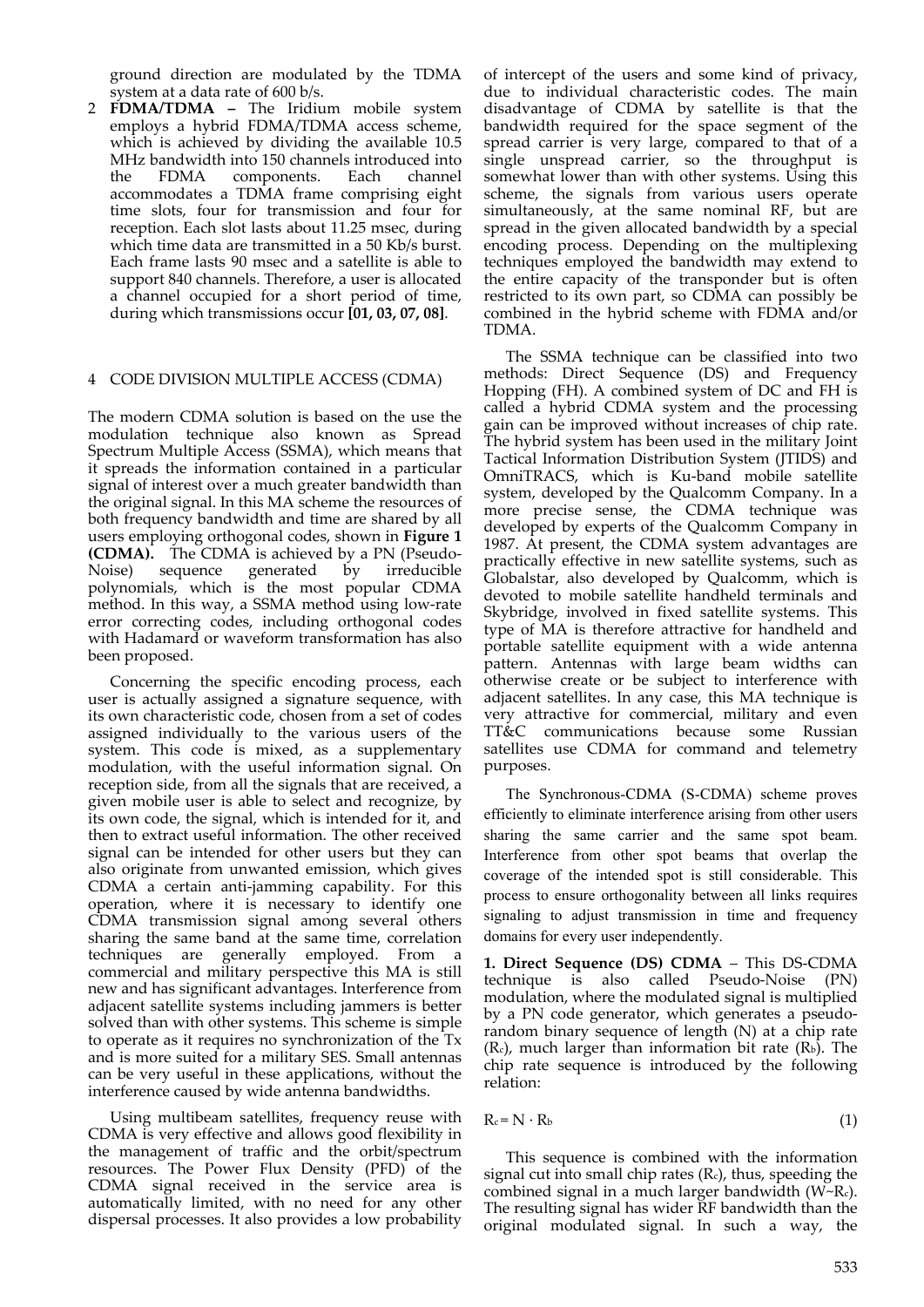transmitting signal can be expressed in the following way:

$$
s(t) = m(t) p(t) \cos(2\pi f_c t) = m(t) p(t) \cos \omega_c t \tag{2}
$$

where  $m(t)$  = binary message to be transmitted and  $p(t)$  = spreading NP binary sequence. Consequently, at the receiver the signal is coherently demodulated by multiplying the received signal by a replica of the carrier. Neglecting thermal noise, the receiving signal at the input of the detector of Low‐Pass Filter (LPF) is given by the following equation:

$$
r(t) = m(t) p(t) \cos \omega_c t (2 \cos \omega_c t) = m(t) p(t) + m(t) p(t)
$$
  
cos 2\omega\_c t (3)

The detector LLF eliminates the HF components and retains only the LW components, such as  $u(t)$  = m(t) p(t). This component is then multiplied by the local code [p(t)] in phase with the received code, where the product  $p(t)^2 = 1$ . At the output of the multiplier this gives:

$$
x(t) = m(t) p(t) p(t) = m(t) p(t)^2 = m(t)
$$
 [V] (4)

The signal is then integrated over one bit period to filter the noise. The transmitted message is recovered at the integrator output, so in fact, only the same PN code can achieve the despreading of the received signal bandwidth. In this process, the interference or jamming spectrum is spread by the PN codes, while other user's signals, spared by different PN codes, are not despread. Interference or jamming power density in the bandwidth of the received signal decreases from their original power. Otherwise, the most widely accepted measure of interference rejection is the processing gain  $(G_P)$ , which is given by the ratio  $R_c/R_b$ and value of  $G_p = 20 - 60$  dB. The input and output signal-to-noise ratios are related as follows:

$$
(S/N)_{\text{Output}} = G_P (S/N)_{\text{Input}} \tag{5}
$$

In the forward link, the CES transmits the spread spectrum signals spread with synchronized PN sequence to different MMSC users. Since orthogonal codes can be used, the mutual interference in the network is negligible and the channel capacity is close to that of FDMA. In the return link, the signals transmitted from different SES users are not synchronized and they are not orthogonal. The first case is referred to as synchronous and the second case as asynchronous SSMA. The nonorthogonality causes interference due to the transmission of other SES in the satellite network and as the number of simultaneously accessing users increases, the communication quality gradually degrades in a process called Graceful Degradation.

**2. Frequency Hopping (FH) CDMA** – The FH‐CDMA system works similarly to the DS system, since a correlation process of de‐hopping is also performed at the receiver. The difference is that here the pseudorandom sequence is used to control a frequency synthesizer, which results in the transmission of each information bit rate in the form of (N) multiple pulses at different frequencies in an extended bandwidth. The transmitted and received signals have the following forms:

$$
s(t) = m(t) \cos \omega_c(t) t \quad \text{and} \quad r(t) = m(t) \cos \omega_c(t) t \cdot 2
$$
  
cos  $\omega_c(t)$  t = m(t) + m(t) \cos 2\omega\_c(t) t (6)

At Rx the carrier is multiplied by an unmodulated carrier generated under the same conditions as at Tx. The second term in Rx is eliminated by the LPF of the demodulator. The relation of processing gain for FH is:

$$
G_P = W/\Delta f \tag{7}
$$

where W = frequency bandwidth and  $\Delta f$  = bandwidth of the original modulated signal. At this point, coherent demodulation is difficult to implement in FH receivers because it is a problem to maintain phase relation between the frequency steps. Due to the relatively slow operation of the frequency synthesizer, DS schemes permit higher code rates than FH radio systems **[01, 03, 06, 11]**.

#### 5 SPACE DIVISION MULTIPLE ACCESS (SDMA)

The significant factor in the performance of MA in a satellite communications system is interference caused by different factors and other users. In the other words, the most usual types of interference are co-channel and adjacent channel interference. The cochannel interference can be caused by transmissions from non‐adjacent cells or spot beams using the same set of frequencies, where there is minimal physical separation from neighboring cells using the same frequencies, while the adjacent channel interference is caused by RF leakage on the subscriber's channel from a neighboring cell using an adjacent frequency. This can occur when the user's signal is much weaker than that of the adjacent channel user. Signal-to-Interference Ratio (SIR) is an important indicator of call quality; it is a measure of the ratio between the mobile phone signal (the carrier signal) and an interfering signal. A higher SIR ratio means increasing overall system capacity.



Figure 2. Phased Array Antenna and Base Station for SDMA **Technique** Courtesy of Manual: "Global Mobile CNS" by Ilcev [3]

Taking into account that within the systems of satellite communications, every user has own unique spatial position, this fact may be used for the separation of channels in space and as a consequence, to increase the SIR ratio by using SDMA. In effect, this method is physically making the separation of paths available for each satellite link. Terrestrial telecommunication networks can use separate cables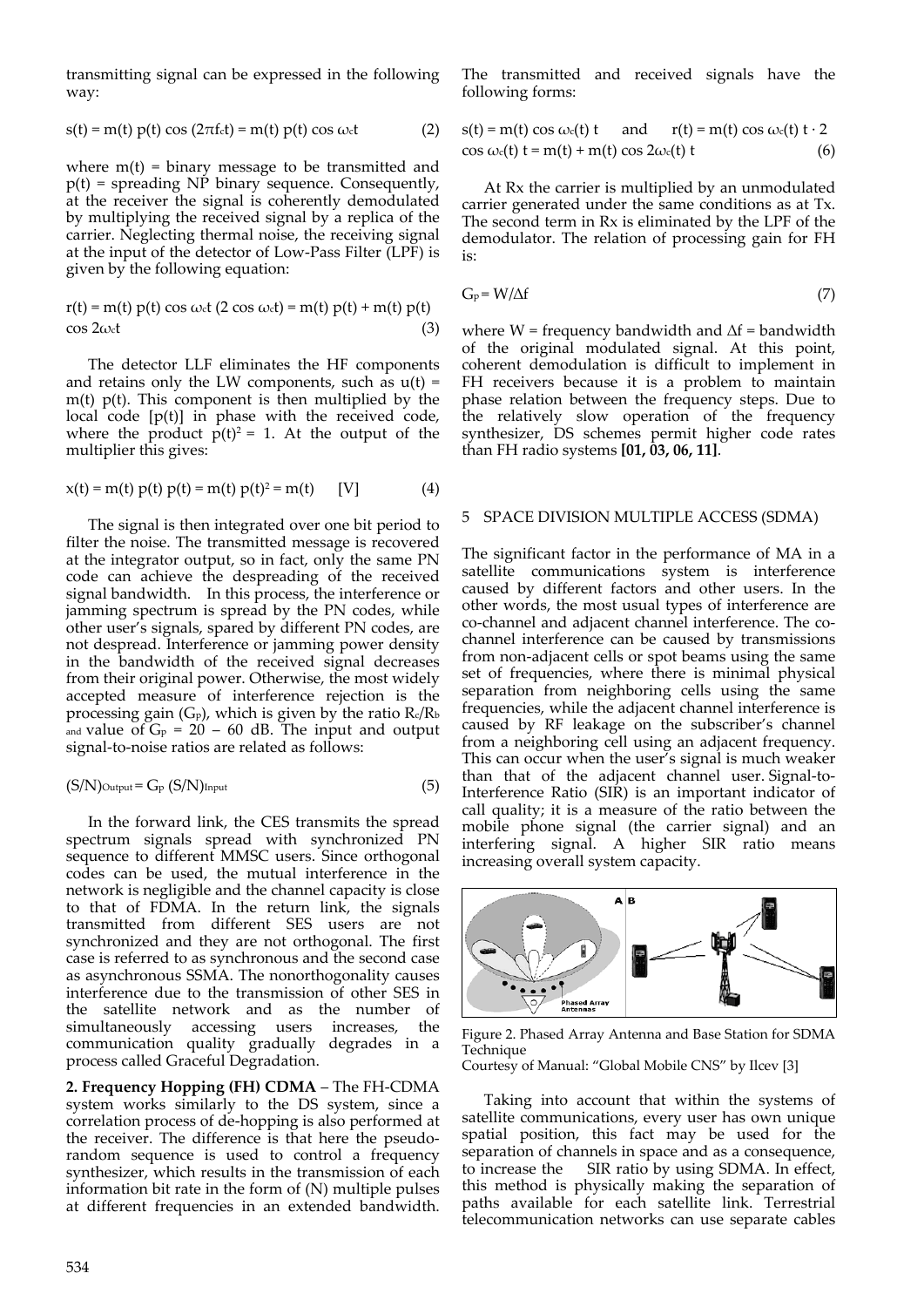or radio links, but on a single satellite independent transmission paths are required. Thus, this MA control radiates energy into space and transmission can be on the same frequency: such as TDMA or CDMA and on different frequencies, such as FDMA.

# 5.1 *Special Effects of SDMA in Wireless Systems*

The new technologies are recently implemented for the Third Generation Wireless (3G) with Future Enhancements. Some of the key enhancements to wireless technology include SDMA, the introduction of 3G wireless technologies and integration with personal and mobile applications including aeronautical. The SDMA method is a special system access technology that allows a single transmitter location to provide multiple communication channels by dividing the radio coverage into focused radio beams that reuse the same frequency. To allow multiple accesses, each mobile radio is assigned to a focused radio beam. These radio beams may dynamically change with the location of the mobile radio. Analogously, in reception, the mobile antenna picks up signals coming from all directions, including noise and interference. These considerations have lead to the development of the SDMA technique, which is based on deriving and exploiting information on the spatial position of mobile terminals. The use of an adaptive antenna array at the base station thus allows to introduce the SDMA technique, whose main advantage is the capability to increase system capacity, i.e. the number of users it can handle. This increase can be obtained in two different ways, and therefore the following and therefore the following applications are possible:

- 1 Reduction in Co-channel Interference The reduction in the level of co-channel interference between the different cells using the same group of radio channels is obtained, as above seen, by minimizing the gain in the direction of interfering mobile units. This technique, indicated with the acronym Spatial Filtering for Interference acronym Spatial Reduction (SFIR) allows to reduce frequency reuse distance and cluster size. In this way, each cell can be assigned a higher number of channels by phase array antenna, as presented in Figure 2 (A).
- 2 Spatial Orthogonality In conventional access techniques, orthogonality between signals associated with different users is obtained by transmitting them in different frequency bands of FDMA, in different time slots of TDMA or using different code sequences of CDMA. Using an antenna array, it is possible to create an additional degree of orthogonality between signals transmitted to and from different directions. It is thus possible to assign the same physical channel to several mobile units, as depicted in Figure 22 (B), when the angles at which they are seen by the base station are sufficiently separated. The result is an increase in the number of available channels, since the same physical channel, for example the same carrier in a FDMA or the same time slot in a TDMA system, can be subdivided into multiple spatial channels, each of which is assigned to a different user. So, the multiple users belonging to the same cell use the same channel.

# 5.2 *Special Effects of SDMA in Mobile Radio Systems*

In a FDMA mobile radio system, however capacity is limited by two different factors. On one hand, a limited number of radio channels, carriers and time slots, are available, and they must be subdivided among beams making up a cluster. On the other hand, co-channel interference limits channel re-use. The SDMA technique allows to expand both these limits and to enhance system capacity.



Figure 3. Hypothetical Scenario of SDMA for Mobile Radio Applications

Courtesy of Manual: "Global Mobile CNS" by Ilcev [3]

As already described, this can occur in two different ways: with the SFIR technique and spatial orthogonality. In such a way, interference level is reduced and channel re‐use distance is decreased, whereas the actual SDMA technique assigns the same channel to multiple, spatially separated users. In **Figure 3** is illustrated a SDMA system, which diagram shows a single tower that is serving many different users from the same radio tower on the same frequency using independent beams of radio energy. In practice this is not possible to achieve, because each type of mobile system has different frequency band, but they can be seen in separate way. On the other hand, the SDMA technique requires an array composed of more antennas than the SFIR technique does. In fact, spatial orthogonality is exploited by eliminating, through the use of spatial filtering, intra‐ cell co‐channel interference, which is

Differently to say, in traditional radio systems the base station, having no information on the position of mobile units, is forced to radiate the signal in all direction, in order to cover the entire area of the cell. This entails both a waste of power and the transmission, in the directions where there are no mobile terminals to reach, of a signal which will be seen as interfering for co-channel cells, i.e. those cells using the same group of radio channels.

It must be noted that the term SDMA refers, strictly speaking, only to the latter application, in which SDMA is actually accomplished. In spite of this fact, the SFIR technique is also considered within the SDMA technique, since it is based on the same principles. In addition to the opportunity to increase system capacity, the SDMA technique has additional characteristics making its introduction in a mobile radio system advantageous. In particular, it is possible to exploit the higher receive gain offered by an antenna array with respect to an omnidirectional case, to allow mobile units to transmit at reduced power, and therefore lower consumption. At equal power, gain can be exploited to extend beam size. This is useful when it is necessary to cover vast surface areas, typically rural areas, characterized by a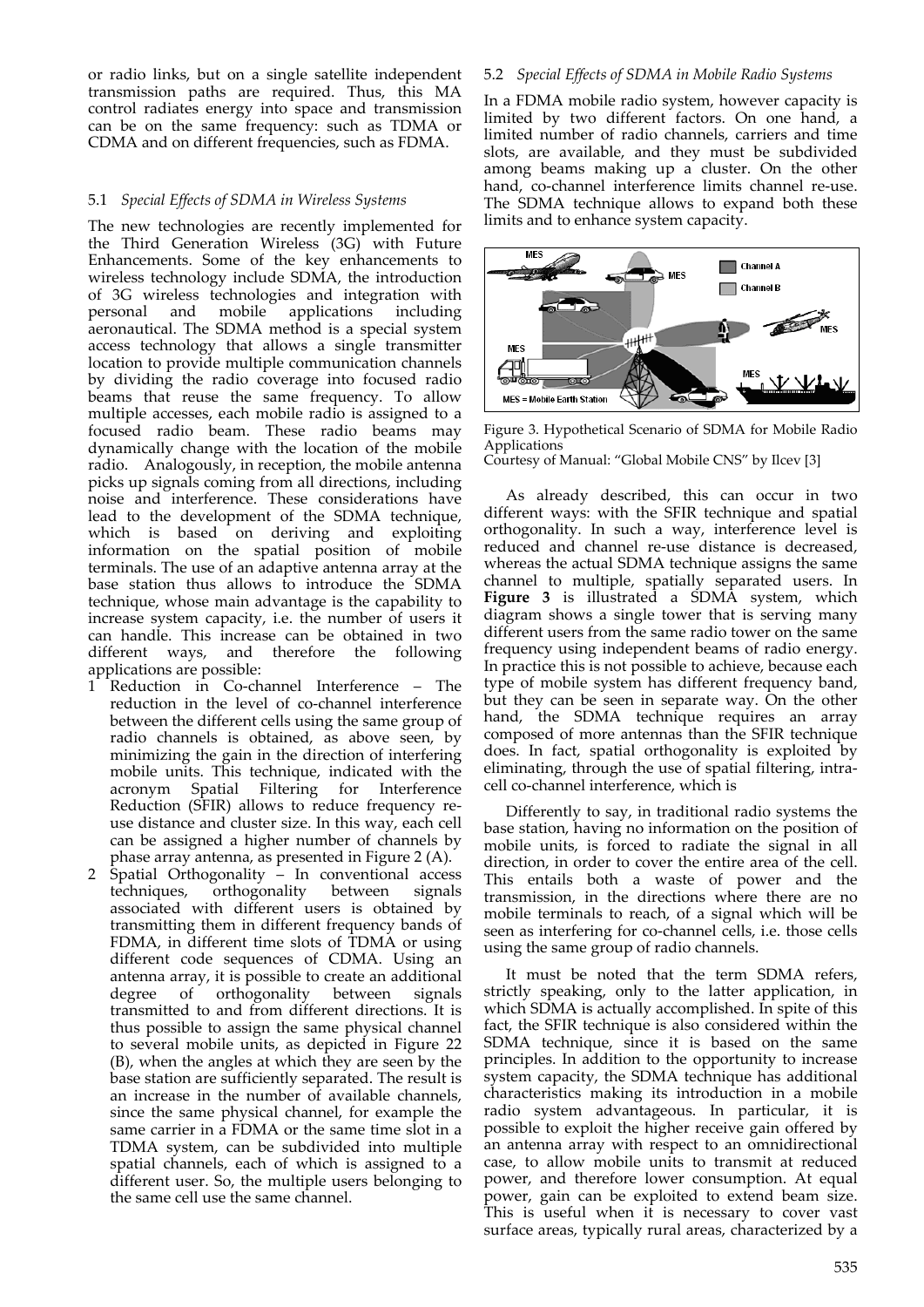low mobile radio traffic density, with a limited number of base stations **[01, 03, 06, 12]**.



Figure 4. SDMA for Mobile Satellite Applications Courtesy of Manual: "Global Mobile CNS" by Ilcev [3]



Figure 5. The Beam Patterns and Adaptive Antenna Applications for SDMA

Courtesy of Paper: "Smart Antenna Application for Satellite Communications with SDMA" by Zaharov [12]

#### 5.3 *Special Effects of SDMA in Mobile Satellite Systems*

The SDMA technology has been successfully used in satellite communications for several years. As stated, the SDMA technique can also be integrated with all the different MA techniques in use, such as FDMA, TDMA and CDMA, and therefore can be applied to any mobile communication system. However, we shall see that the ways in which the SDMA technique can be introduced and the advantages it provides differ depending on the system under consideration. As aforesaid described, modifications required to realize the SDMA technique are limited to the satellite array, and thus do not involve mobile units. However, this allows to introduce this technique in existing mobile satellite systems, with no need to modify their characteristics.

The ability to reject jammer of adaptive arrays can be ensured for performing SDMA mode where several mobiles are allowed to share the same classical access in a cell, leading to a capacity increase. In Figure 4 is illustrated this sharing with possibility through the use of adaptive beam forming and interference rejection on the satellite uplink and downlink communication for mobiles, which are located at different angular sectors.

In using SDMA, either FDMA or TDMA are needed to allow LES to roam in the same satellite beam or for polarization to enter the repeater. Thus, the frequency reuse technique of same frequency is effectively a form of SDMA scheme, which depends upon achieving adequate beam-to-beam and

polarization isolation. Using this system reverse line means that interference may be a problem and the capacity of the battery is limited.

On the other hand, a single satellite may achieve spatial separation by using beams with horizontal and vertical polarization or left‐hand and right‐hand circular polarization. This could allow two beams to cover the same Earth surface area, being separated by the polarization. Thus, the satellite could also have multiple beams using separate antennas or using a single antenna with multiple feeds. For multiple satellites, spatial separation can be achieved with orbital longitude or latitude and for intersatellite links, by using different planes. Except for frequency reuse, this system provides on‐board switching techniques, which, in turn, enhance channel capacity. Additionally, the use of narrow beams from the satellite allows the Earth station to operate with smaller antennas and so produce a higher power density per unit area for a given transmitter power. Therefore, through the careful use of polarization, beams (SDMA) or orthogonal (CDMA), the same spectrum may be reused several times, with limited interference among users.

The more detailed benefits of an SDMA system include the following:

- 1 The number of cells required to cover a given area can be substantially reduced.
- 2 Interference from other systems and from users in other cells is significantly reduced.
- 3 The destructive effects of multipath signals, copies of the desired signal that have arrived at the antenna after bouncing from objects between the signal source and the antenna can often be mitigated.
- 4 Channel reuse patterns of the systems can be significantly tighter because the average interference resulting from co-channel signals in other cells is markedly reduced.
- 5 Separate spatial channels can be created in each cell on the same conventional channel. In other words, intra‐cell reuse of conventional channels is possible.
- 6 The SDMA station radiates much less total power than a conventional station. One result is a reduction in network‐wide RF pollution. Another is a reduction in power amplifier size.
- 7 The direction of each spatial channel is known and can be used to accurately establish the position of the signal source.
- The SDMA technique is compatible with almost any modulation method, bandwidth, or frequency band including GSM, PHP, DECT, IS‐54, IS‐95 and other formats. The SDMA solution can be implemented with a broad range of array geometry and antenna types.

Another perspective of the realization of SDMA systems is the application of smart antenna arrays with different levels of intelligence consisting in the antenna array and digital processor. Since the of transmission for satellite communications is high enough (mostly 6 or 14 GHz), that the dimensions of an array placed in orbit is commensurable with the dimensions of the parabolic antenna, is a necessary condition to put such systems into orbit.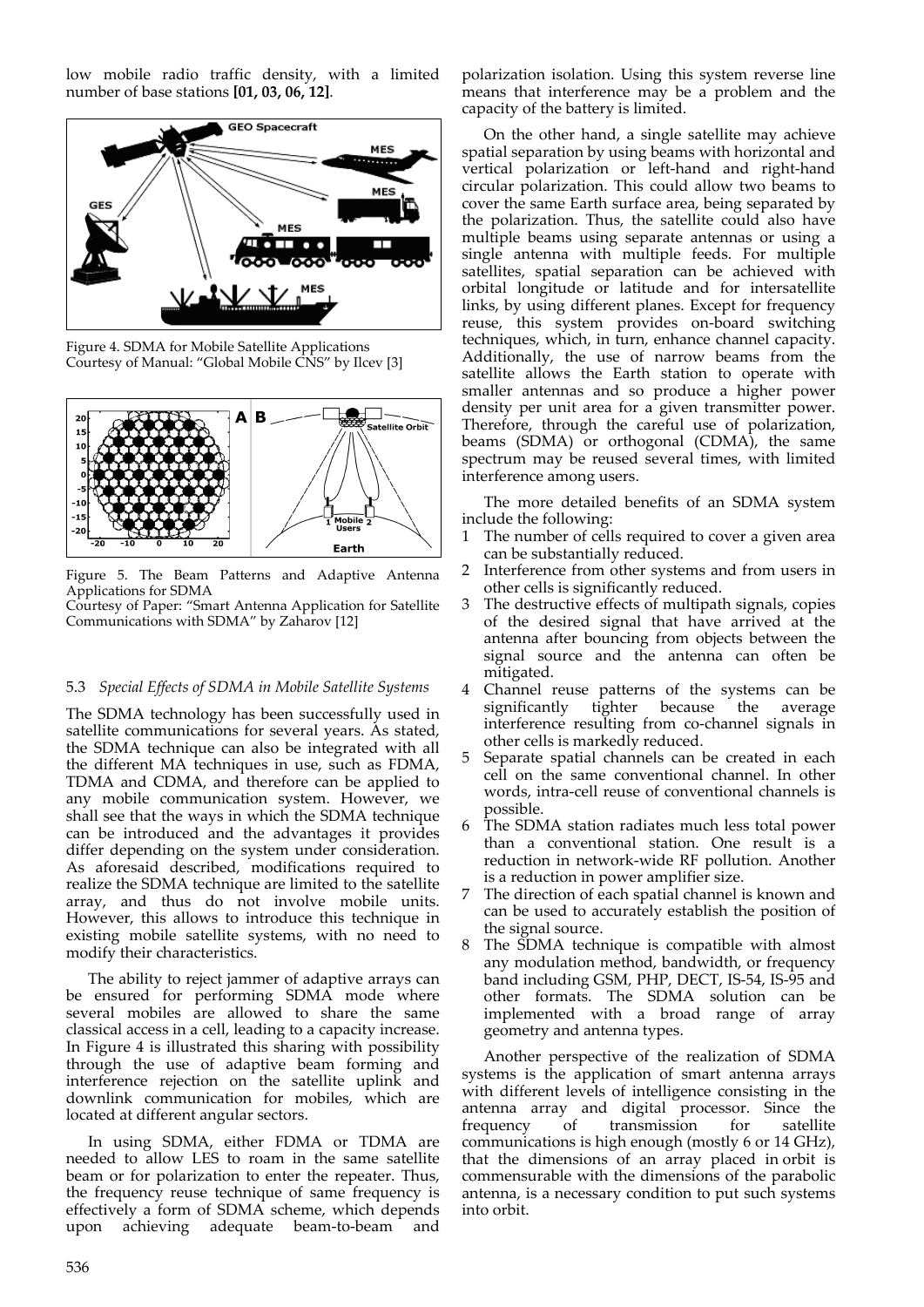Thus, the SDMA scheme mostly responds to the demands of LEO and MEO constellations, when the signals of users achieve the satellite antenna under different angles (±22o for the MEO). In this instance, ground level may be split into the number of zones of service coverage determined by switched multiple beam pattern lobes in different satellite detections, or by adaptive antenna separations, illustrated in Figure 5 (A). Thus, there are two different beam‐forming approaches in SDMA satellite communications:  $(1)$  The multiple spot beam antennas are the fundamental way of applying SDMA in large fixed and mobile satellite systems and (2) Adaptive array antennas dynamically adapt to the number of users.

#### 5.4 *Switched Spot Beam Antenna*

Switched Multi‐Beam Antennas are designed to track each subscriber of a given cell with an individual beam pattern as the target subscriber moves within the cell (spot). Therefore, it is possible to use array antennas and to create a group of overlapping beams that together result in omnidirectional coverage. This is the simplest technique comprising only a basic switching function between separate directive antennas or predefined beams of an array.

Beam‐switching algorithms and RF signal‐ processing software are incorporated into smart antenna designs. For each call, software algorithms determine the beams that maintain the highest quality signal and the system continuously updates beam selection, ensuring that customers get optimal quality for the duration of their call. One might design overlapping beam patterns pointing in slightly different directions, similar to the ones shown in Figure 5 (A).

Every so often, the system scans the outputs of each beam and selects the beam with the largest output power. The black cells reuse the frequencies currently assigned to the mobile terminals, so they are potential sources of interference. In fact, the use of a narrow beam reduces the number of interfering sources seen at the base station. Namely, as the mobile moves, the smart antenna system continuously monitors the signal quality to determine when a particular beam should be selected.

Switched‐beam antennas are normally used only for the reception of signals, since there can be ambiguity in the system's perception of the location of the received signal. In fact, these antennas give the best performance, usually in terms of received power but they also suppress interference arriving from directions away from the active antenna beam's centre, because of the higher directivity, compared to a conventional antenna, some gain is achieved. In high-interference areas, switched-beam antennas are further limited since their pattern is fixed and they lack the ability to adaptively reject interference. Such an antenna will be easier to implement in existing cell structures than the more sophisticated adaptive arrays but it gives only limited improvement.

#### 5.5 *Adaptive Array Antenna Systems*

Adaptive Array Antenna Systems select one beam pattern for each user out of a number of preset fixed beam patterns, depending on the location of the subscribers. At all events, these systems continually monitor their coverage areas, attempting to adapt to their changing radio environment, which consists in (often mobile) users and interferers. Thus, in the simplest scenario, that of a single user and no interferers, the system adapts to the user's motion by providing an effective antenna system pattern that follows the mobile user, always providing maximum gain in the user's direction. The principle of SDMA with adaptive antenna system application is quite different from the beam-forming approaches described in Figure 5 (B).

The events processed in SDMA adaptive array antenna systems are as follows:

- 1 A "Snapshot", or sample, is taken of the transmission signals coming from all of the antenna elements, converted into digital form and stored in memory.
- 2 The SDMA digital processor analyzes the sample to estimate the radio environment at this point, identifying users and interferers and their locations.
- 3 The processor calculates the combining strategy for the antenna signals that optimally recovers the user's signals. With this strategy, each user's signal is received with as much gain as possible and with the other users/interferers signals rejected as much as possible.
- 4 An analogous calculation is done to allow spatially selective transmission from the array. Each user's signal is now effectively delivered through a separate spatial channel.
- The system now has the ability to both transmit and receive information on each of the spatial channels, making them two-way channels  $[01, 03, 03]$ 08, 09, 12].



Figure 6. Block Diagram of SDMA/FDMA and SDMA/SS/FDMA‐SDMA/SS/TDMA Courtesy of Manual: "Global Mobile CNS" by Ilcev [3]

As a result, the SDMA adaptive array antenna system can create a number of two-way spatial channels on a single conventional channel, be it frequency, time, or code. Of course, each of these spatial channels enjoys the full gain and interference rejection capabilities of the antenna array. In theory, an antenna array with (n) elements can support (n) spatial channels per conventional channel. In practice, the number is somewhat less because the received multipath signals, which can be combined to direct received signals, takes place. In addition, by using special algorithms and space diversity techniques, the radiation pattern can be adapted to receive multipath signals, which can be combined. Hence, these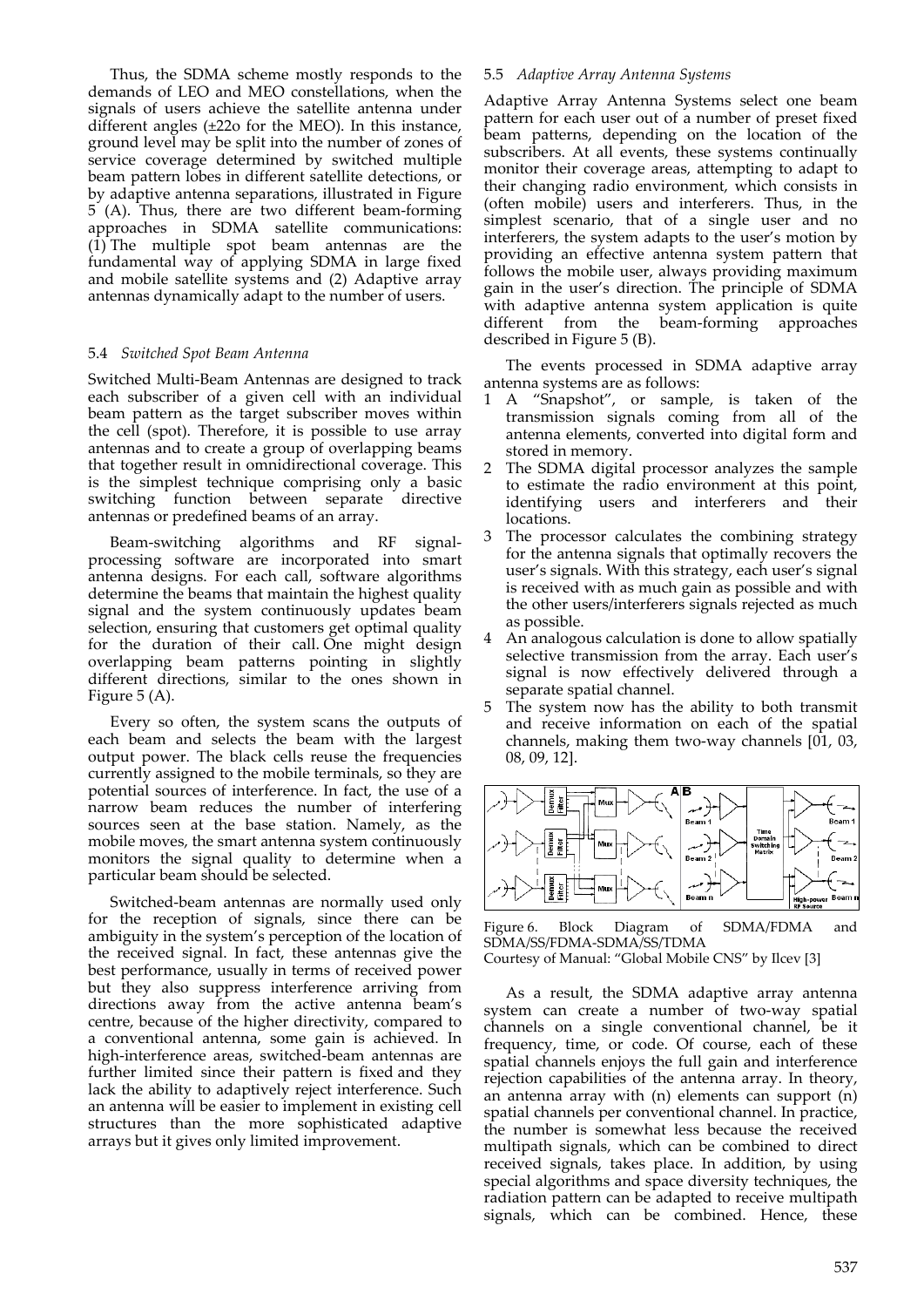techniques will maximize the SIR or Signal-to-Interference and Noise Ratio (SINR).

# 5.6 *SDMA/FDMA*

This modulation arrangement uses filters and fixed links within the satellite transceiver to route an incoming uplink frequency to a particular downlink transmission antenna, shown in Figure 6 (A). A basic configuration of fixed links may be set up using a switch that is selected only occasionally. Thus, an alternative solution allows the filter to be switched using a switch matrix, which is controlled by a command link. Because of the term SS (Switching Satellite) this scheme would be classified as SDMA/SS/FDMA, which block diagram is shown in Figure 6 (B). The satellite switches are changed only rarely, only when it is desired to reconfigure the satellite, to take account of possible traffic changes. The main disadvantage of this solution is the need for filters, which increase the mass of the payload.

# 5.7 *SDMA/TDMA*

This solution is similar to the previously explained SDMA/SS/FDMA in that a switch system allows a TDMA receiver to be connected to a single beam. Switching again is only carried out when it is required to reconfigure the satellite. Under normal conditions, a link between beam pairs is maintained and operated under TDMA conditions.

The utilization of time slots may be arranged on an organized or contention basis and switching is achieved by using the RF signal. Thus, on board processing is likely to be used in the future, allowing switching to take place by the utilization of baseband signals. The signal could be restored in quality and even stored to allow transmission in a new time slot in the outgoing TDMA frame.

This scheme is providing up and downlinks for<br>
later Intelsat VI spacecraft, known as the later Intelsat VI spacecraft, SDMA/SS/TDMA, which block diagram is shown in Figure 6 (B). This MA is using to allow TDMA traffic from the uplink beams to be switched to downlink beams during the course of TDMA frame. At this point, the connection exists at a specific time for the burst duration within the frame time before the next connection is made, and so on.

#### 5.8 *SDMA/CDMA*

This arrangement allows access to a common frequency band and may be used to provide the MA to the satellite, when each stream is decoded on the satellite in order to obtain the destination addresses. Thus, on‐board circuitry must be capable of determining different destination addresses, which may arrive simultaneously, while also denying invalid users access to the downlink. However, on‐ board processors allow the CDMA bit stream to be retimed, regenerated and stored on the satellite. Because of this possibility the downlink CDMA configurations need not be the same as for uplink and the Earth link may thus, be optimized **[01, 03, 08, 10]**.

#### 6 RANDOM DIVISION MULTIPLE ACCESS (RDMA)

For data transmission, a bit stream may be sent continuously over an established channel without the need to provide addresses or unique words if the channel is not charred. In fact, where charring is implemented, data are sent in bursts, which thus, requires unique words or synchronization signals to enable time‐sharing with other users, to be affected in the division of channels. Each burst may consist in one or more packets comprising data from one or more sources that have been assembled over time, processed and made ready for transmission. However, this type of multiplex scheme is also known as Packet MA. Packet access can be used in special RDMA solutions, such as Aloha, where retransmission of blocked packets may be required.

Random access can be achieved to the satellite link by contention and for that reason is called a contention access scheme. This type of access is wellsuited to satellite networks containing a large number of stations, such as SES, where each station is required to transmit short randomly‐generated messages with long dead times between messages. The principle of RDMA is to permit the transmission of messages almost without restriction, in the form of limited duration bursts, which occupy all the bandwidth of the transmission channel. Therefore, in other words, this is MA with time division and random transmission and an attribute for the synonym Random Division Multiple Access is quite assessable.

A user transmits a message irrespective of the fact that there may be other users equally in connection. The probability of collisions between bursts at the satellite is accepted, causing the data to be blocked from receipt by the Earth station. In case of collision, the destination Earth station receiver will be confronted with interference noise, which can compromise message identification and retransmission after a random delay period. The retransmissions can occur as many times as probably are carried out, using random time delays. Such a scheme implies that the transmitter vies for satellite resources on a per‐demand basis and no other transmitter is attempting to access the same resources during the transmission burst period, when an errorfree transmission can occur. The types of random protocols are distinguished by the means provided to overcome this disadvantage, which performance is measured in terms of the throughput and the mean transmission delay. Throughput is the ratio of the volume of traffic delivered at the destination to the maximum capacity of the transmission channels. The transmission time, i.e., delay is a random variable. Its mean value indicates the mean time between the generation of a message and its correct reception by the destination station.

#### 6.1 *Aloha*

The most widely used contention access scheme is Aloha and its associated derivatives. This solution was developed in the late 1960s by the University of Hawaii and allows usage of small and inexpensive Earth stations (including SES) to communicate with a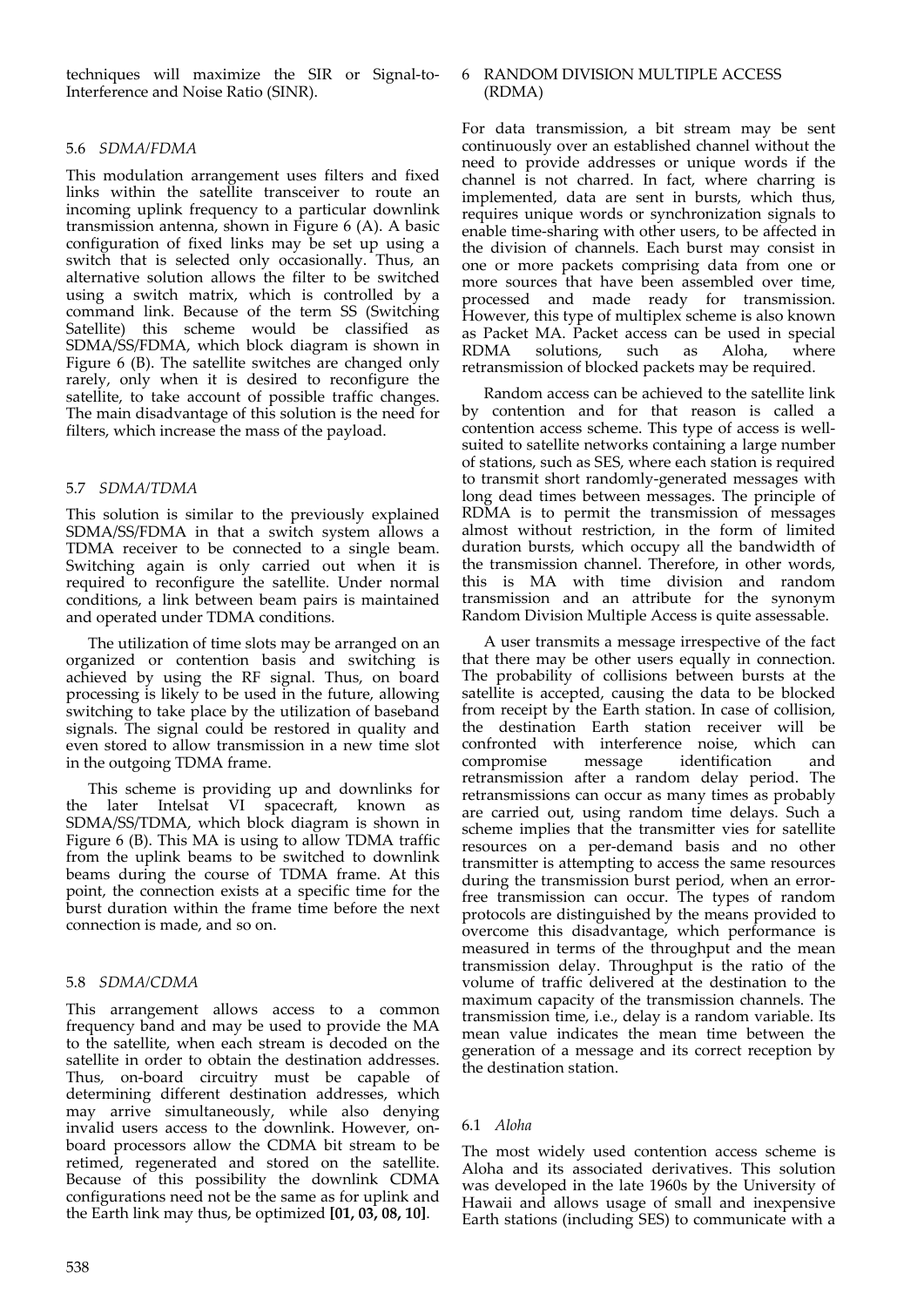minimum of protocols and no network supervision. This is the simplest mode of operation, which time‐ shares a single RF, divided among multiple users and consists in stations randomly accessing a particular resource that is used to transmit packets. When an Aloha station has something to transmit, it immediately sends a burst of data pulses and can detect whether its transmission has been correctly received at the satellite by either monitoring the retransmission from the satellite or by receiving an acknowledgement message from the receiving party. Should a collision with another transmitting station occur, resulting in the incorrect reception of a packet at the satellite, the transmitting station waits for a random period of time, prior to retransmitting the packet. Otherwise, a remote station (SES) uses Aloha to get a hub station (CES) terminal's attention.

Namely, the SES terminal sends a brief burst requesting a frequency or time slot assignment for the main transmission. Thus, once the assignment for SES is made, there is no further need for the Aloha channel, which becomes available for other stations to use. After that, the main transmissions are then made on the assigned channels. At the end, the Aloha channel might be used again to drop the main channel assignments after the transmission is completed. The advantages of Aloha are the lack of any centralized control, giving simple, low‐cost stations and the ability to transmit at any time, without having to consider other users.

In the case where the user population is homogenous, so that the packet duration and message generation rate are constant, it can be shown that the traffic carried S (packet correctly interpreted by the receiver), as a function of total traffic G (original and retransmitted message) is given by the relation:

$$
S = G \exp(-2G) \qquad [packet/time slot] \tag{8}
$$

where  $(S =$  transmission throughput) and  $(G)$  are expressed as a number of packets per time slot equal to the common packet duration. The Aloha protocol cannot exceed a throughput of 18% and the mean transmission time increases very rapidly as the traffic increases due to an increasing number of collisions and packet retransmissions. The Aloha mode is relatively inefficient with a maximum throughput of only  $18.4\%$  (1/2). However, this has to be counterweight against the gains in simple network complexity, since no‐coordination or complex timing properties are required at the transmitting SES.

# 6.2 *Slotted Aloha*

This form of Aloha or S‐Aloha, where the time domain is divided into slots equivalent to a single packet burst time; there will be no overlap, as is the case with ordinary Aloha. The transmissions from different stations are now synchronized in such a way that packets are located at the satellite in time slots defined by the network clocks and equal to the common packet duration. Hence, there cannot be partial collisions; every collision arises from complete superposition of packets. In effect, the timescale of collision is thus, reduced to the duration of a packet, whereas with the Aloha protocol, this timescale is equal to the duration of both packets. At this point, this situation divides the probability of collision by two and the throughput becomes:

$$
S = G \exp(-G) \qquad [packet/time slot] \tag{9}
$$

This protocol enables collisions between new messages and retransmission to be avoided and increases the throughput of S‐Aloha in the order of 50**–**60% by introducing a frame structure, which permits the numbering of time slots. Each packet incorporates additional information indicating the slot number reserved for retransmission in case of collision. For the same value of utilization as basic Aloha, the time delay and probability of packet loss are both improved. The major disadvantages of S‐ Aloha are that more complex equipment in the Earth station is necessary, because of the timing requirement and because there are fixed time slots, customers with a small transmission requirement are wasting capacity by not using the time slot to its full availability.

# 6.3 *Slot Reservation Aloha*

This solution of an extension for the slotted‐Aloha scheme allows time slots to be reserved for transmission by an Earth station. In general terms this mode of operation is termed a Packed Reserved Multiple Access (PRMA). Slot reservation basically takes two forms:

- 1 **Implicit** When a station acquires a slot and successfully transmits, the slot is reserved for that station for as long as it takes the station to complete its transmission. The network controller then informs all stations on the network that the slot is available for contention once more. There is only the problem that a station with much data to transmit could block the system to other users.
- 2 **Explicit** Every user station may send a request for the reservation of a time slot prior to transmission of data. A record of all time slot occupation and reservation requests is kept. Actually, a free time slot could be allocated on a priority basis. Some kind of control for the reservation of slots is necessary and this could be accomplished by a single or all stations being informed of slot occupancy and reservation requests [01, 03, 06, 08, 09, 11].

# 7 CONCLUSION

The performances and capacities of MMSC for CDMA, FDMA and TDMA/FDMA have been analyzed many years ago for an L/C‐band RF network with global coverage. For the particular MMSC systems under discussion and for the particular antenna configurations, both CDMA and FDMA offer similar performance, FDMA yielding slightly higher channel capacities at the design point and CDMA being slightly better at higher EIRP levels. As the MMSC system grows and the antenna beam size decreases, CDMA appears to be a very efficient MA system, because it is not limited by L‐band bandwidth